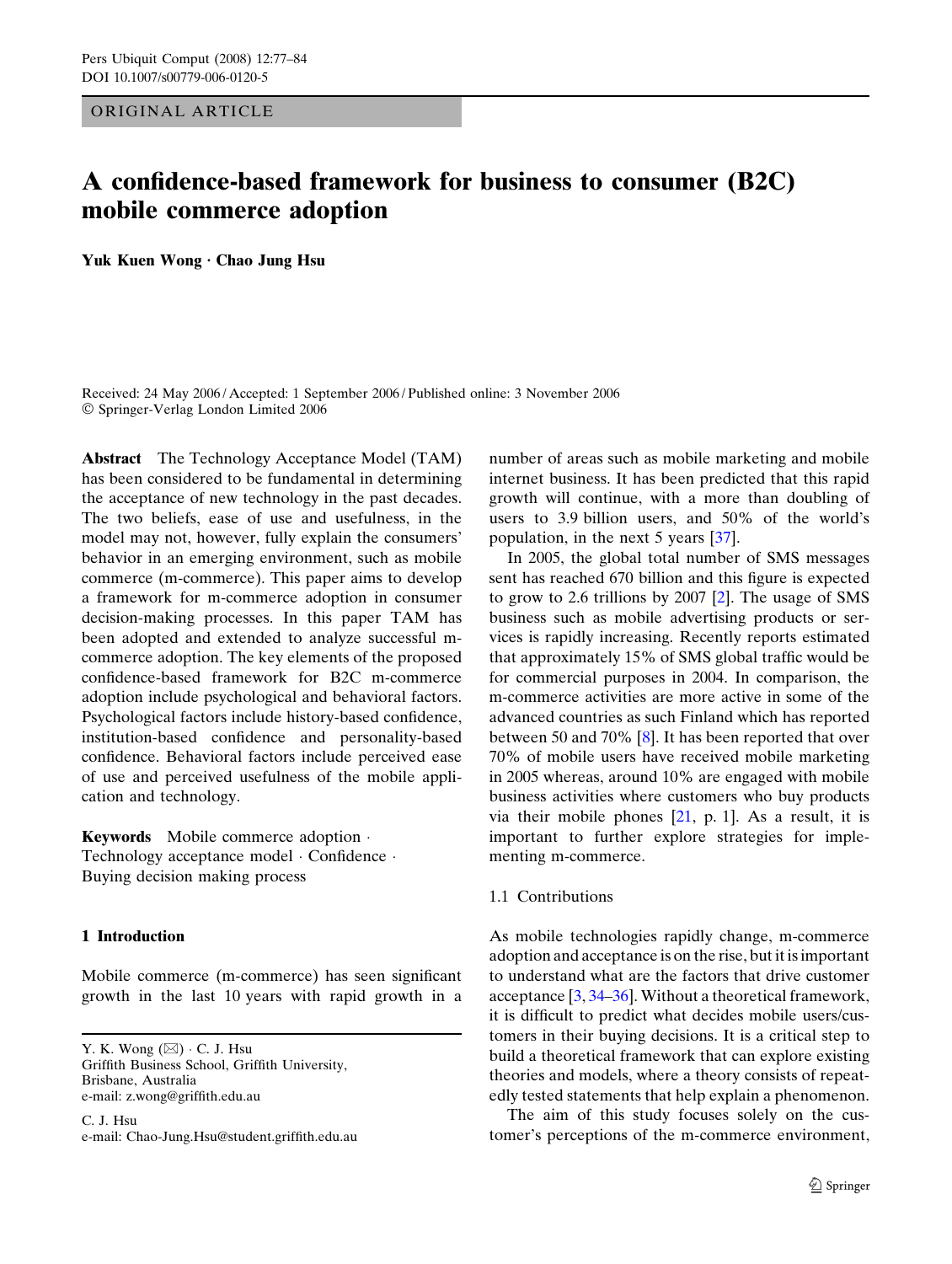rather than on the trust in intermediaries or in third parties that might mediate between the customer and the store. The focus is on development of a framework to explain m-commerce acceptance in consumers' decision-making process. The paper further extends the Technology Acceptance Model (TAM) in m-commerce, particularly in the context of the consumer's confidence level in the buying decision-making process, rather than only focusing on the users' acceptance of technology. The paper provides a theoretical framework for m-commerce adoption and also suggests the important relationships between psychological and behavioral factors in the consumer decision-making process.

# 2 Definition of m-commerce

The m-commerce environment is more uncertain and riskier than the traditional retail environment. Since the transactions can take place without personal contact, customers are generally concerned with the legitimacy of the vendor and authenticity of the products or services. Thus, buying confidence and trust over the mobile network or Internet are major concerns. Consumer's confidence has been identified as a con-struct that is critical for the success of m-commerce [[25,](#page-7-0) [27](#page-7-0), [29](#page-7-0)], because without it, customers will not use the vendor's technology application and do business with the online mobile vendors [[23\]](#page-7-0). Therefore, it is important that online mobile businesses to recognize that developing customer's confidence is a key to success in m-commerce environments. As such, mobile business should continually analyze how to develop customer's confidence [[27\]](#page-7-0).

M-commerce is an extension of e-commerce. In terms of e-commerce, m-commerce often refers to the business to consumer (B2C) model [\[34](#page-7-0)]. In particular, Louis [[15\]](#page-7-0) classified mobile B2C to include the following characteristics:

- Wireless data delivery service is a critical element of m-commerce. Popular services are weather and sports reports, traffic conditions, financial news, stock portfolio tracking, stock quotes, and telephone directory assistance.
- M-commerce transactions often require immediate actions for people on the run. For example, typical m-commerce transactions include buying tickets,

purchasing goods from vending machines via wireless devices, and trading stocks.

• M-commerce marketing functions may alert users of shops and special sales based on their locations.

There are a number of mobile technologies and applications supporting m-commerce. For example, location-based services can be used for advertising goods or services to customers in a unique way. Many innovative technologies and applications in B2C mcommerce can be found in the retail industry [[7,](#page-7-0) [24,](#page-7-0) [34,](#page-7-0) [36](#page-7-0)]. However, to build trust and reach customers, it is important to understand customer's buying behavior such as their buying decision process.

#### 3 Buying decision-making process

The consumers' buying decision-making process involves significant amounts of risk. As the need to purchase is realized, risk perception may grow, because, there is no immediate solution and not enough information. As the search begins and information is sought, risk might decrease. Depending on the complexity of the choice, overall risk perception should continue to fall during the evaluation phase. However, it may rise slightly just before the decision is taken, as last minute indecision causes an increase in uncertainty. Given that the purchase is satisfactory, there could then be a rapid decline in the risk perceived. It is important to understand what factors affect customer's confidence to reduce the level of risk over the whole purchase process.

A number of general frameworks in consumer behavior are available that capture the consumer purchase (decision-making) process [[25,](#page-7-0) [30](#page-7-0)]. These frameworks distinguish a number of stages shown in Fig. 1, typically including at least the following: need recognition, information search, alternative evaluation, actual purchase, and post-purchase evaluation. This section will review the stages of the consumer purchase process and what factors of customer confidence online are involved.

#### 3.1 The need recognition

The decision process begins with a customer recognizing a problem to be solved or a need to be satisfied. Need recognition is a realization by customers that they

Fig. 1 The stages of buying decision-making process

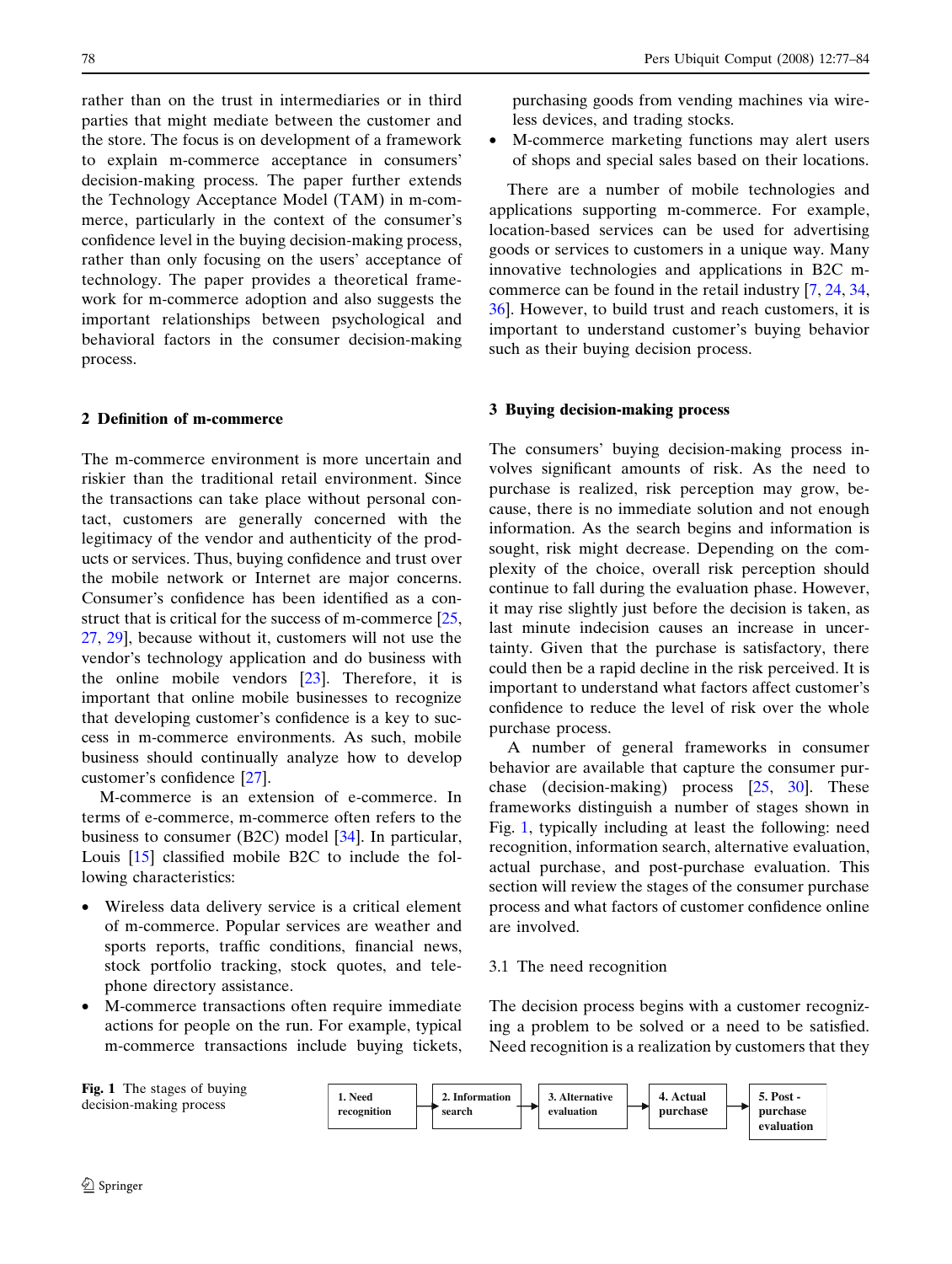require something to get back to their normal state of physical and psychological comfort. In this stage, the perception of risk may grow, because consumers are afraid no immediate solution and not enough information is available. A customer seeking to engage for a business relationship with a vendor in an uncertain environment such as online business has initially a positive predisposition [[20\]](#page-7-0). Thus, in m-commerce, inexperienced mobile consumers are forced to base their confidence primarily on their socialized propensity to confidence to reduce their uncertainty [[10\]](#page-7-0).

# 3.2 The information search

An m-commerce vendor should trigger a customer's interest in the store. However, adopting m-commerce faces one of its biggest challenging issues in that usability design in m-commerce includes lack of standards, small screen size, limited screen resolution, limited processing capacities, and cumbersome input mechanisms [\[25](#page-7-0), [32\]](#page-7-0). With advanced database technology, the vendor should try to collect customer information and use that information to develop a relationship with customers. It is the best choice application for m-commerce; therefore, using SMS provides frequent buyer incentives, and ads for potential customers. In the stage of information search, consumers continue to turn first to recognized brands. Brands remain critically important to vendors [\[9](#page-7-0)], since they supply three fundamental benefits. Those benefits are lower search costs, building confidence, and to communicate quality [\[9](#page-7-0)]. Customers feel that the better the brand is, the higher the confidence they have. Hence in the information search stage, the creation of better brands should produce an important source of customer confidence and so overcome their uncertainty.

# 3.3 The evaluation of alternatives

At this point, the customer has found the relevant information. The question now arises as to whether he or she uses this information to arrive at the choices between alternative products and brands. Customers in m-commerce can also rely on references from their family and friends, consumer research group, or wordof-mouth.

Consumers tend to join the largest communities because they will benefit more from the exchange. The larger size of companies provides brand awareness and economies of scale. This allows a firm to take advantage of switching costs, and consumers' fear of being stranded with a failing store [\[9](#page-7-0)].

#### 3.4 The actual purchase

The quality of the information posted on the company website or mobile portal has a direct impact on potential customers' perceptions of its products and services. The information quality and good interface design of vendor's information enhances the formation of customer confidence. Therefore, one would expect that the customer's experience with a good-quality website would also have a strong effect on customer's confidence in the company. However, a fundamental challenge for m-commerce is the small keypads and limited display interface of mobile devices. As a result, m-commerce web site designers should offer scaled web pages with a limited number of features on the mobile interface.

Before making a mobile transaction, consumers are concerned about wireless payment security, reliability, and privacy of the mobile transaction [[10\]](#page-7-0). Perceived security and perceived privacy are critical factors in acquiring and retaining consumers as mobile shopping service users. However, the security and privacy issues are more than a technology problem, so they cannot be resolved by technological advancements alone [[26\]](#page-7-0). This is where third-party assurances such as insurance and Web seal can help. For example, in traditional international trading, the credibility of both the buyer and the seller is critical to a successful trading relationship [\[26](#page-7-0)]. An insurance company will assure that the seller keeps its promise to deliver the products or services to satisfy consumers. In this way, consumer confidence can be created and the mobile buying experience may even be better than traditional commercial transactions.

#### 3.5 The post-purchase evaluation

The buyer's satisfaction is a function of the judgment between the buyer's product expectations and the product's perceived performance [[19\]](#page-7-0). It is a postpurchase phenomenon reflecting how much the customer likes (is satisfied) or dislikes (is dissatisfied) with the service or product after experiencing it [[19\]](#page-7-0).

If performance is below expectations, then the consumer will be dissatisfied and will suffer the consequences resulting from the mismatch. Therefore dissatisfied consumers will try to reduce the cognitive dissonance. In reducing this cognitive dissonance the consumer exhibits risk-reducing behavior. This time, risk-reducing strategies are employed to reduce the consequences of a less than satisfactory purchase. Strategies are good customer service or support that includes returning the good to the place of sale, obtaining a refund or an exchange and acquiring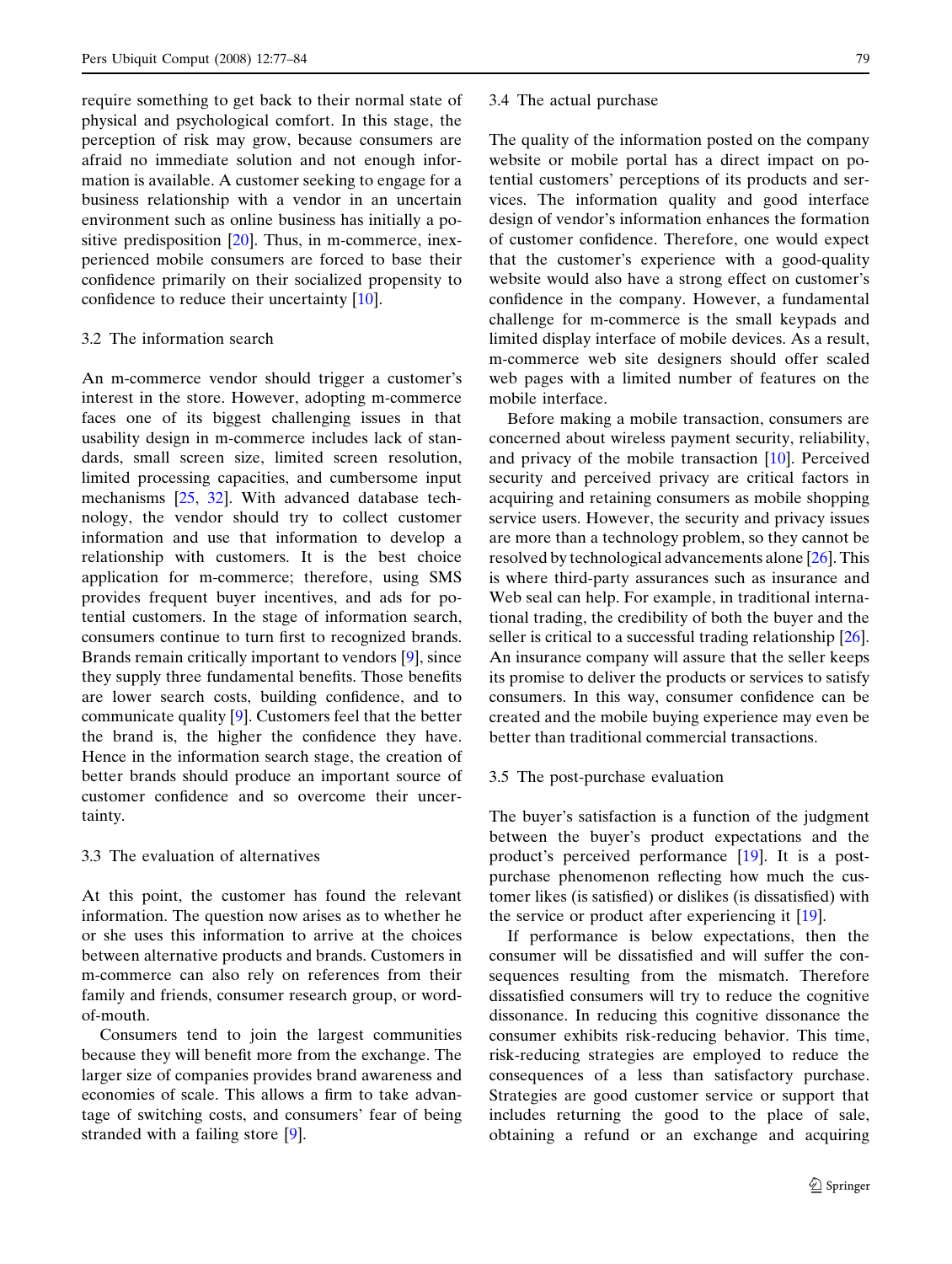information from formal and informal sources to confirm its high value.

## 4 Framework for m-commerce acceptance

This section reviews some research streams, and based on identified factors effecting confidence from the previous section determines which ones may affect consumer's buying decisions. A framework of m-commerce acceptance is proposed and discussed. A significant body of knowledge from several research streams sheds light on how confidence forms. Drawing from those theoretical streams, a number of confidence antecedents have been identified from the literature. The framework of the mobile TAM has a number of elements which are psychological and behavioral factors that effect buying behavior (see Fig. 2). The behavioural factors include perceived ease of use and perceived usefulness (these two factors are directly adopted from TAM) [\[4](#page-7-0)]. The psychological factors refer to security, convenience and trust.

# 4.1 Behavioral factors

In most technological inventions, success or failure is determined by user acceptance. Attewell and Rule says it's ''the pivotal factor'' [[1\]](#page-7-0). User cooperation is essential for many technology applications of mobile technology. Three important factors that lead to acceptance:

• Users have a need for increased security, and believe that the mobile technology will increase security [[36\]](#page-7-0).

- Mobile technology is more convenient to use than previous/alternative systems.
- Users trust those holding the data to keep them secure and not use them in any other way than the advertized purpose.

# 4.1.1 Perceived usefulness and perceived ease of use

The TAM is an information systems theory that models how users come to accept and use a technology. The TAM was first introduced by Davis et al. in 1986 [\[4](#page-7-0)]. The model provides a traditional view point about technology acceptance from the users' perspective. The level of the users' acceptance depends on perceived usefulness and perceived ease of use. TAM is a wellrespected model of IT adoption and use. TAM shown in Fig. [3](#page-4-0) includes two constructs; perceived usefulness and perceived ease of use [\[4](#page-7-0)].

TAM is used as a base model to produce a causal model resembling a network of relationships among the constructs of the study. This work has also indicated that perceived usefulness has the largest influence on IT acceptance followed by users' attitudes toward IT. Perceived usefulness is demonstrated to operate directly on IT acceptance and indirectly through user attitudes [[4\]](#page-7-0). Meanwhile, perceived ease of use has a larger influence on users' attitudes than perceived usefulness [\[4](#page-7-0)].

The core concept of TAM is that perceptions of usefulness, ease of use and other external variables will influence an individual's intention to use IT, which will ultimately influence actual usage behavior [\[4](#page-7-0)]. The TAM also offers a promising theoretical basis for examining the factors contributing to IT acceptance in

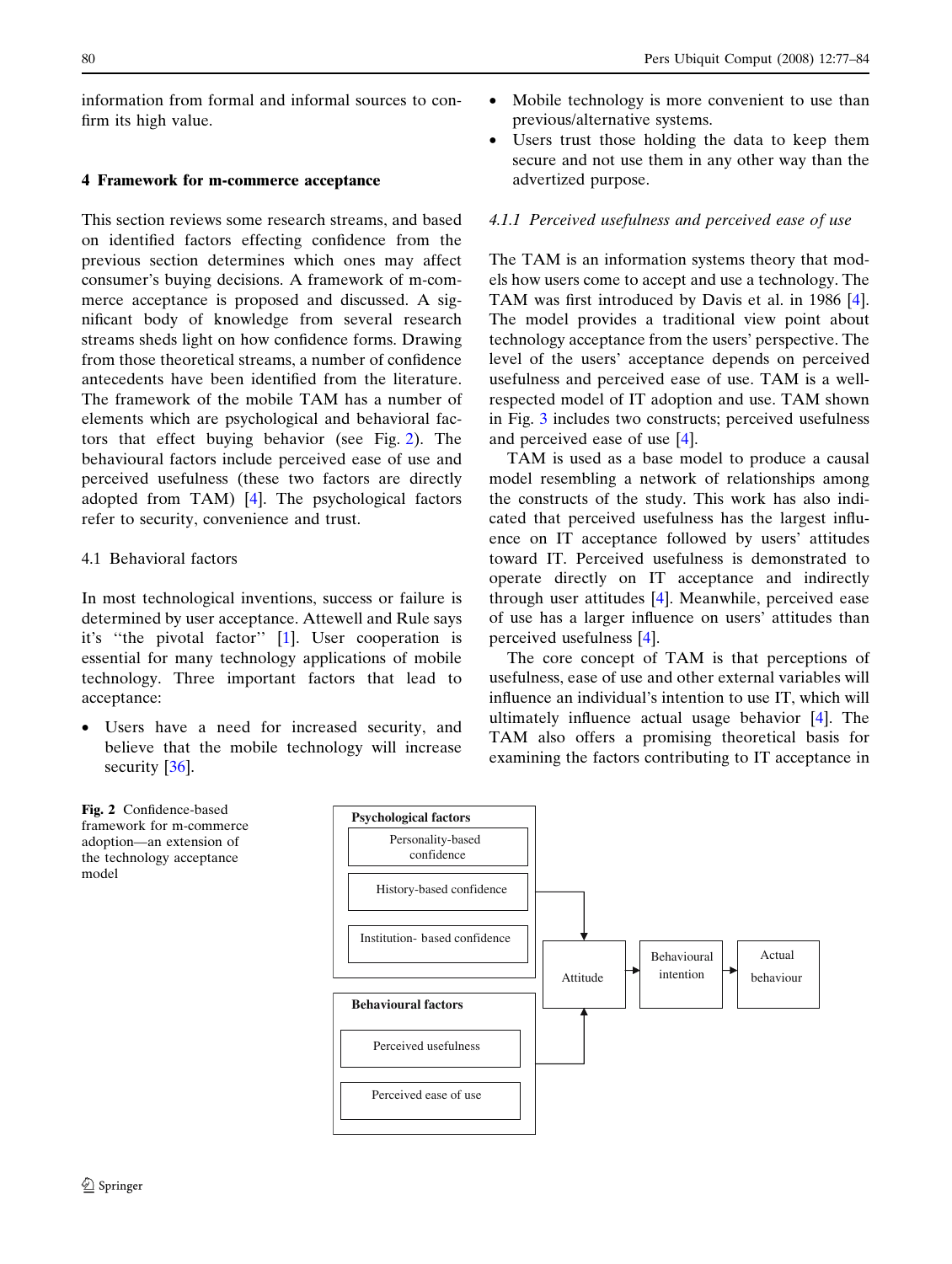<span id="page-4-0"></span>



natural settings. A key purpose of TAM therefore, is to provide a basis for tracing the impact of external factors on internal beliefs and attitudes [[4\]](#page-7-0). TAM was formulated in an attempt to achieve these goals by identifying a small number of fundamental variables suggested by previous research dealing with cognitive and affective determinants of computer acceptance [\[5](#page-7-0)].

Perceived usefulness and perceived ease of use are the two particular beliefs, as depicted in Fig. 3. According to this model, system usage is determined by the users' attitude towards using the system while attitude towards using is jointly determined by usefulness and ease of use [[4\]](#page-7-0). Perceived usefulness is defined as ''the degree to which a person believes that using a particular system would enhance performance'' [[4,](#page-7-0) p. 210].

Perceived ease of use is defined as ''the degree to which a person believes that using a particular system would be free of physical and mental efforts'' [[4,](#page-7-0) p. 320]. Davis [\[4](#page-7-0)] also suggested that perceived ease of use may actually be a prime causal antecedent of perceived usefulness. TAM also postulates that perceived ease of use is an important determinant of attitude toward using a system. We consider that the user friendliness of mobile devices has been a central focus in mobile technology developments over the last 20 years.

# 4.2 Psychological factors

#### 4.2.1 Personality-based confidence

Personality-based confidence is defined as the extent to which one displays a consistent tendency to be willing to depend on others across a broad spectrum of situations and persons  $[16, 18]$  $[16, 18]$  $[16, 18]$  $[16, 18]$ . This form of confidence is based on a belief that others are typically well-meaning and reliable [\[34](#page-7-0)]. These beliefs are confidence that is influenced by cultural background and personality type [\[16](#page-7-0)]. Such a disposition is especially important in the initial stages of a relationship [\[16](#page-7-0), [17](#page-7-0)].

Existing researches have revealed that an individual's propensity to confidence has a relation to customer confidence in the m-commerce context. For example, research conducted by Gefen [\[10](#page-7-0)] suggested that the propensity to confidence has a significant association with customer confidence. This evidence suggested that propensity to confidence should be especially important for inexperienced online mobile customers, since, in the absence of social cues and experience with an online mobile retailer, new customers are forced to base their confidence primarily on their socialized propensity to confidence [\[10](#page-7-0)]. Findings from a study carried out by Teo and Liu [\[28](#page-7-0)] in US, Singapore, and China indicated that propensity to confidence has a positive impact on customer confidence in online purchases. Similarly, the research conducted by Wingreen and Baglione [\[31](#page-7-0)] also suggested that propensity to confidence positively affects mobile confidence. However, the above studies did not take place in an Australian environment and this study seeks to verify that a propensity to confidence influences m-commerce confidence in an Australian environment.

#### 4.2.2 History-based confidence

History-based confidence (also known as knowledgebased confidence) is based on the development of the predictability of the other party through knowing the other sufficiently well that their behavior is predictable [\[14](#page-7-0)]. History-based confidence relies on information rather than fear of punishment or rewards of being trustworthy. It assumes that the parties have first-hand or second-hand knowledge of each other, based on an interaction history and knowledge. The first-hand knowledge should come through direct familiarity with the online mobile vendor. If there is no interaction history with the particular party, Hoffman et al. [[12\]](#page-7-0) have noted that customers do not have confidence with most online mobile stores enough to engage in ''relationship exchanges'' that involve money and personal information. While the second-hand knowledge like store reputation, brand name, and store size may influence confidence, one missing factor is the implicit comfort of face-to-face communication present in first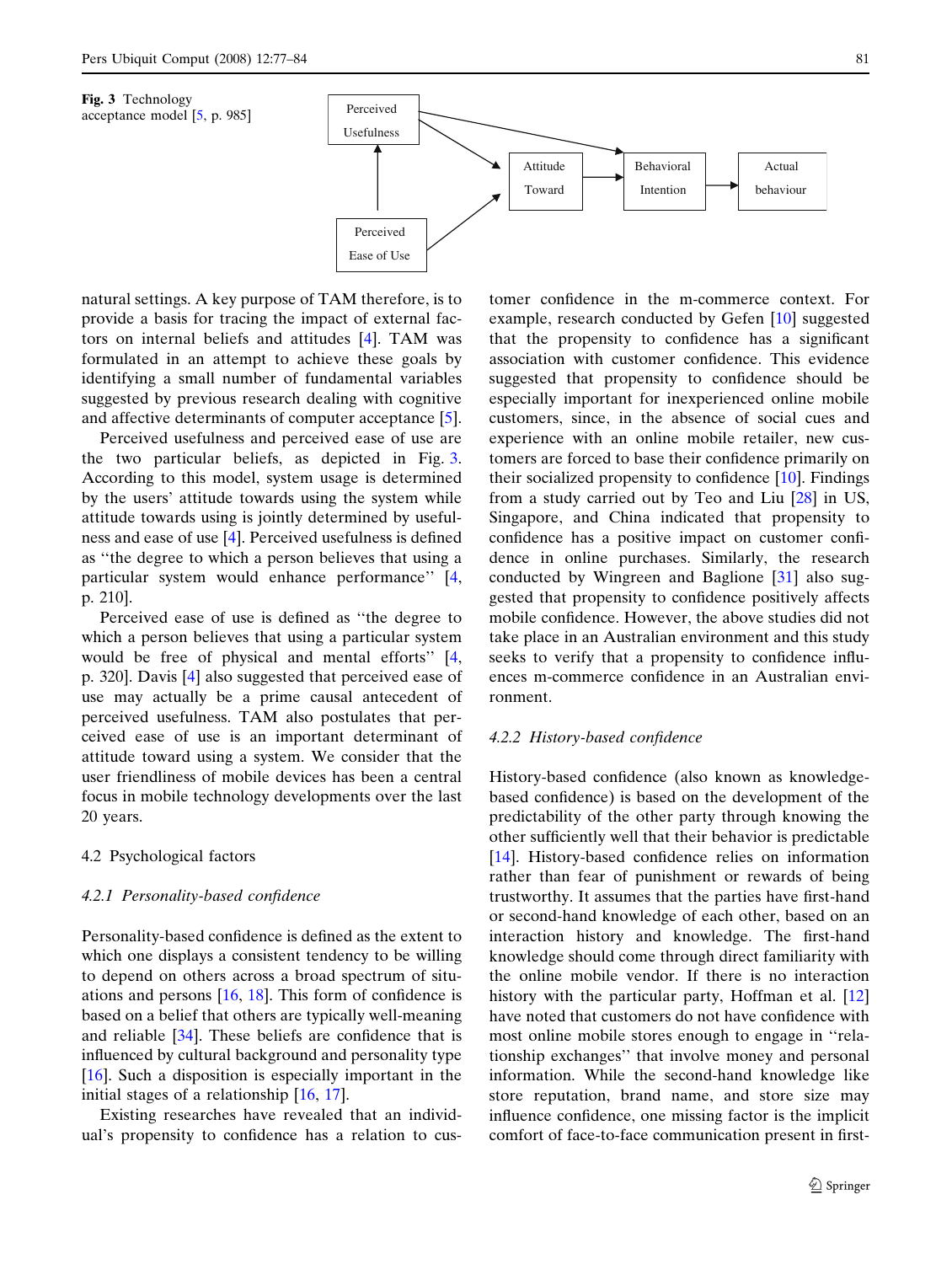hand interactions [[33\]](#page-7-0). Aspects of history-based confidence such as familiarity, reputation, brand, and size will be discussed below.

History-based confidence antecedents such as familiarity with the online mobile vendor suggest that confidence develops over time with the accumulation of confidence. Thus, the development of confidence between parties requires time and an interaction history [[18\]](#page-7-0). Familiarity is experience with the what, who, how, and when of what is happening. While confidence reduces social complexity relating to future activities of the other party, familiarity reduces social uncertainty through increased understanding of current actions of the store.

In m-commerce, customer familiarity, for example, corresponds to how well a customer comprehends the online procedures, including when and how to enter credit card information [\[10](#page-7-0)]. Accordingly, familiarity with an online mobile vendor should increase customer confidence because more familiarity implies an increasing amount of accumulated knowledge derived from experience from previous successful interactions through the online activities  $[10]$  $[10]$ . People tend to trust the familiarity obtained through frequent exposure has the potential to engender confidence. Brands remain critically important to vendors [\[9](#page-7-0)], since they supply three fundamental benefits. Those benefits are lower search costs, building confidence, and the communication of quality [\[9](#page-7-0)]. Customers feel that the better the brand is, the higher the confidence they have. Hence, the creation of better brands should produce an important source of customer confidence and so overcome their uncertainty.

Reputation is conceptualized as a customer's perception of a store's reputation, where reputation is defined as the extent to which customers believe a store is honest and concerned about its customers [\[6](#page-7-0)]. When customers do not have personal experience with a vendor, word of month reputation can be a key to attract customers. Hearing from someone else that having a positive experience with a vendor can help ease users' perceptions of risk and insecurity in interacting with the vendor [[35\]](#page-7-0).

Doney and Canon [[6\]](#page-7-0) stated that the size of a vendor is its overall size and market share position in a transitional business environment. Since a large marketshare vendor should serve a more diverse and heterogeneous set of customers, research suggests that the large vendor consistently delivers on its promise to its customers and many customers tend to have confidence in it. The reasoning is that otherwise, it would not have been able to maintain its position in the industry [[6\]](#page-7-0). Large organizational size also indicates

that the vendor is likely to possess expertise and necessary support systems to produce confidence and loyalty [\[13](#page-7-0)]. In an m-commerce environment, customers consider that the large size of a vendor is able to guarantee their products or services or if a product failure or the loss of a transaction occurs the vendor can compensate buyers accordingly [[13\]](#page-7-0).

#### 4.2.3 Institution-based confidence

The concept of institution-based confidence proposed by McKnight et al. [[18\]](#page-7-0) represents the beliefs held by customers about impersonal structures and favorable conditions, in which they feel safe, assured, and comfortable with the prospect of depending on the business. Although institution-based confidence considers technological components of the institution, prior theoretical [[18\]](#page-7-0) and operational definitions have been very general with respect to technological factors present in the electronic marketplace [\[18](#page-7-0), [25\]](#page-7-0). The two types of institution-based confidence discussed in the literature are structural assurance and situational normality [\[11](#page-7-0), [18\]](#page-7-0).

Structural assurances or structural safeguards refer to an assessment of success due to structures such as legal recourse, guarantees, regulations, or other procedures that exist in a specific context  $[11, 18]$  $[11, 18]$  $[11, 18]$  $[11, 18]$ . Structural assurance leads the customer to believe that it is not in the best interest of the business to defect [[6](#page-7-0)].

Mobile shopping also contains a level of risk [\[25](#page-7-0)]. Customers cannot physically check the quality of a product or monitor the safety and security of sending sensitive personal and financial information while shopping on an electronic network [[36\]](#page-7-0). This condition creates a sense of powerlessness among online mobile shoppers. Structural assurance can decrease customer risks. For example, on the Web, cues appear on the Web page, and may include seals of approval [\[18](#page-7-0)], explicit privacy policy statements [[18\]](#page-7-0), insurance, and affiliations with respected companies.

As m-commerce is an innovative concept surrounded by considerable skepticism, a mobile retailer's actions must be congruent with its promises. This refers to situational normality. Some researchers stated that firms can maintain customer retention by responding to service failures in a fair manner [[19\]](#page-7-0). These findings suggest that purchase intentions will remain stable, and possibly increase, when service recovery is effective. These findings imply that effective customer support also decreases customer risk and inspires confidence again. On the other hand, a poor customer service effort may substantially reduce one's future intentions to purchase from the failing firm, because the firm does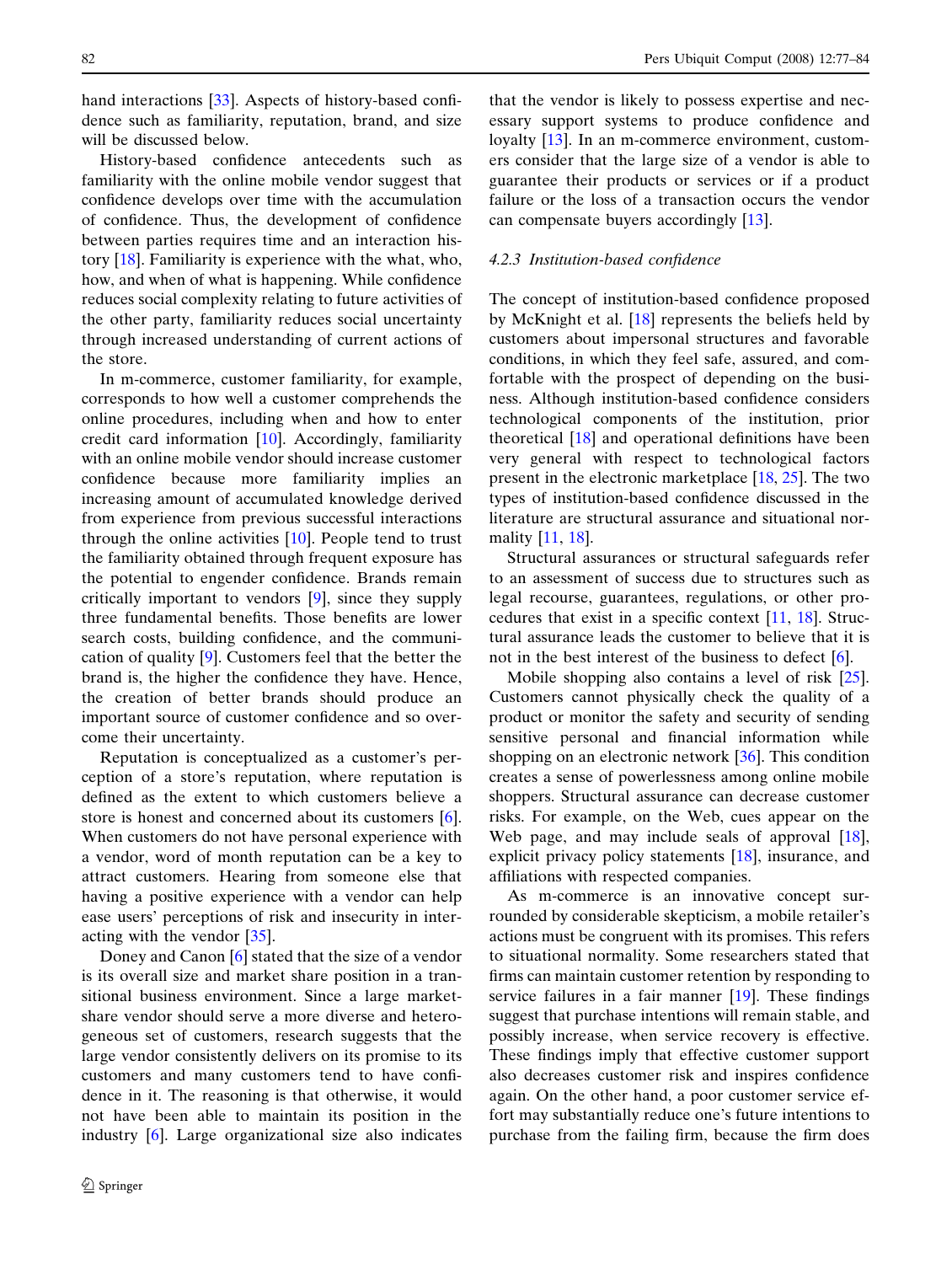not keep its promise and that dramatically reduce the confidence worthiness of the firm. In online business environments, Reibstein [[22\]](#page-7-0) conducted a study over a million respondents to find out which attributes are most important in the customer choice process for the repeat buyers. His findings suggested that the highest connection falls between ''perceived customer service support" and "likelihood to purchase again". Those findings implied that customer support is an important factor for customer purchase decisions in both offline and online m-commerce. However, there is no empirical study to use customer service as a factor of measuring m-commerce confidence and this study considers that an effective customer service will affect confidence between customers and online mobile vendors [[25\]](#page-7-0).

Research on the concept of confidence in the online mobile environment, starting from the late 1990s has generated a valid list of factors that engender customer confidence in an online business environment. The commonly cited study by Hoffman et al. [\[12](#page-7-0)] focuses on security and privacy as the key drivers of mobile confidence. They argue that environmental control or customer's ability to control the actions of a web vendor directly affects customer's perception of online mobile security and privacy. They also discuss the effectiveness of third-party trust-certification bodies (e.g., TRUSTe or Verisign) and the public key encryption infrastructure for ensuring transactional security (including privacy protection) as central success factors for building customer's confidence in online network [[25,](#page-7-0) [27\]](#page-7-0).

#### 5 Discussion

The Confidence-based Framework for Mobile Commerce Adoption has been described from an empirical point of view to identify which factors should be investigated in relation to m-commerce adoption. The discussion of psychological factors from several research streams was provided above.

With personality-based confidence, new customers or inexperienced customers in the absence of social cues and experience with an online mobile store, his/ her tendency to initialize a relationship with an online mobile store is primarily based on their propensity to confidence [\[10](#page-7-0), [36\]](#page-7-0).

With history-based confidence, consumer's confidence develops over time. Thus, the development of confidence between parties requires time and experience. Experience such as familiarity reduces social uncertainty through increased an understanding of function of the store's activity. Other antecedents in history-based confidence are reputation, brand name, and size of an online mobile store. Consumers recognize that the better reputation and brand name of an online mobile store, the more confidence worthy the online mobile store will be. Perceived size of an online mobile store was identified as an antecedent for measuring customer's confidence. However, the perceived size of an online mobile vendor does not influence customer's confidence in the same way as the perceived size of a traditional vendor does. Further, the size of an online mobile vendor is not easily or correctly judged through its technology application as in the case of a physical store. Hence, customers tend to recognize reputation and brand, and do not place much reliance on the size of an online mobile vendor unless they can know it.

Many successful methods adopted by m-commerce companies to overcome confidence barriers are institution-based confidence antecedents, reflecting that an online mobile store will perform a particular action to secure customers' feeling about their situation, guarantees and safety. Steele and Tao [[25\]](#page-7-0) recently proposed an approach to build confidence via a certificatebased m-commerce architecture. Perceived security and technology application quality have some empirical support for measuring mobile confidence and most studies indicated that those two factors significantly influence mobile confidence [\[34](#page-7-0)]. Both perceived privacy and third-party assurance have contradictory empirical findings for measuring mobile confidence. Two other factors, insurance and customer support, have no current empirical study for measuring mobile confidence.

#### 6 Conclusion

Rapid developments in technology have made significant contributions to secure the network for m-commerce. However, challenges remain in this area, and consumer confidence remains a substantial issue for the development of m-commerce. Many other researchers have reinforced this belief asserting that only after security and privacy have been addressed customers will consider other features (i.e., familiarity, reputation, technology application quality) to determine the extent to which they can have confidence and feel safe transacting with a merchant. This paper overviewed important factors in m-commerce acceptance both behavioral and psychological. To examine customer acceptance of m-commerce, we have applied and extended the TAM. The confidence-based framework for